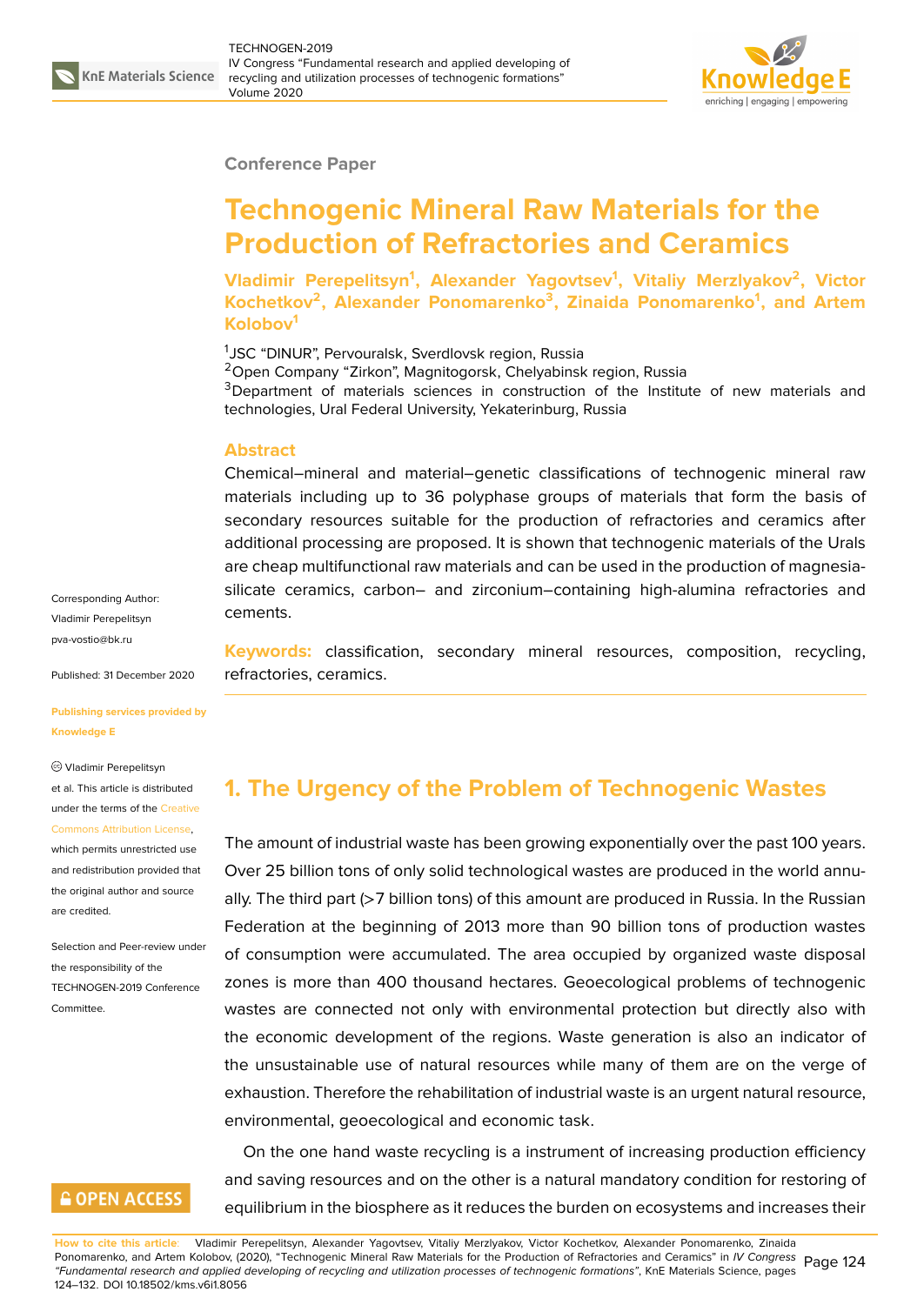

sustainability. In Russia there are various Federal and regional programs whose primary purpose is providing basic conditions for environmentally safe sustainable development of country through the creation of normative, scientific and technological base, i.e. the unified state policy in the sphere of waste management at all levels, ensuring of stabilization and further reduction and elimination of environmental pollution as well as access to savings of natural resources due to maximum involving of secondary waste in the economic turnover. One of the promising directions of the innovation process is the complete recycling of industrial waste within the framework of regional economic complexes. It includes the extraction of valuable and deficit materials (pure oxides, noble, non-ferrous, rare, radioactive and other elements) from industrial waste and the creation of structural and functional materials with high performance properties instead of natural traditional materials and metals. The implementation of this strategy will significantly reduce the consumption of primary natural resources by more than 25 % as well as to solve the issues of raw material security of the country.

**Chemical--mineral classification of technogenic refractory and ceramic raw materials.** The following classification of technogenic raw materials by chemical and mineral composition are offered.

1. Silica (SiO<sub>2</sub>  $\geq$  90 mass. %).

2. Aluminosilicate (Al $_2$ O<sub>3</sub>–SiO<sub>2</sub> system, each oxide 10–90 mass. %).

3. Corundum (alumina,  $Al_2O_3 > 90$  mass. %).

4. Magnesia (MgO  $\geq$  90 mass. %).

5. Magnesia–spinline (system MgO–R<sub>2</sub>O<sub>3</sub>, where R<sub>2</sub>O<sub>3</sub> – Al<sub>2</sub>O<sub>3</sub>, Cr<sub>2</sub>O<sub>3</sub>, Fe<sub>2</sub>O<sub>3</sub>, Ti<sub>2</sub>O<sub>3</sub>,  $Mn_2O_3$ , MgO >  $\sum R_2O_3$ ).

6. Magnesia–silicate (system MgO–SiO $_2$ , MgO >50 mass. %).

7. Magnesia–lime (MgO–CaO system at the ratio of components (70:30)÷(30:70).

8. Lime–silicate system (CaO–SiO $_2$ , 65–75 mass. % CaO, 25–35 mass. % SiO $_2$ ).

9. Lime–aluminate (the system CaO–Al $_2$ O $_3$ , CaO 8–30, Al $_2$ O $_3$  70–92 mass. %).

10. Lime (CaO ≥ 90 mass. %).

11. Zirconium–containing (the system  $ZrO_2-Al_2O_3-Cr_2O_3-CaO-MgO-Y_2O_3-SiO_2-C$ , ZrO<sub>2</sub> $\geq$  5 mass. %).

12. Silicon carbide containing (system SiC–Al<sub>2</sub>O<sub>3</sub>–SiO<sub>2</sub>–C, SiC ≥10 mass. %).

13. Carbonaceous system  $(RO-R_2O_3-RO_2-C)$ , where  $RO$  – CaO, MgO, VAO;  $R_2O_3$  –  $\mathsf{Al}_2\mathsf{O}_3$ , TiO<sub>2</sub>, Y<sub>2</sub>O<sub>3</sub>, Ce<sub>2</sub>O<sub>3</sub>; RO<sub>2</sub> – ZrO<sub>2</sub>, SiO<sub>2</sub>, TiO<sub>2</sub>).

14. Nitrogen–containing (system Si–Al–Ti–O $_2$ –N $_2$ , N $_2$   $\geq$ 5 mass. %).

15. Special (borides, nitrides, silicides, REE compounds of various chemical classes, oxycarbides, oxynitrides, etc.).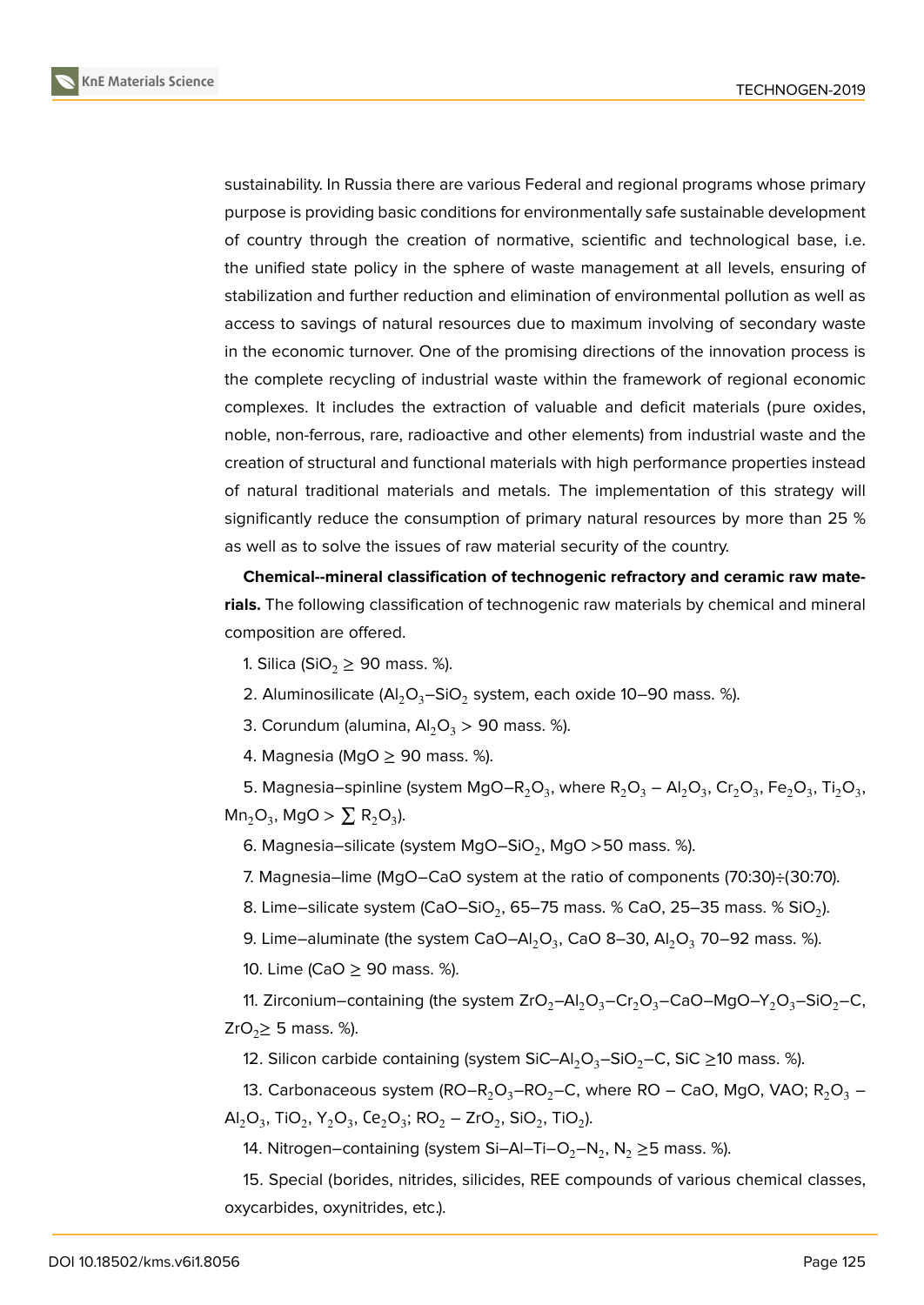**KnE Materials Science**



The proposed variant of chemical–mineral classification includes 15 potential groups of secondary resources of inorganic composition which can be used to some extent in the production of refractories and ceramics as the main component of the charge or functional additives. Certainly this classification cannot be qualified as full one of all other chemical classes which are known and currently used in the manufacture of new refractory compounds (partially attributed to the 15th group): chromite (LaCrO<sub>3</sub>), complex oxides  $(Y_3AI_5O_{12} - yttrium - aluminum garnet)$ , phosphates (A1PO<sub>4</sub>, etc.), titanate (CaTiO $_3$ , SrTiO $_3$ , etc.) as well as a number of metals with high melting point (W, Mo, CR, etc.), there are more than 150 substances. Each group of secondary raw minerals in turn usually contains several technogenic materials each of which has not only sufficient fire resistance but also a set of other valuable properties. According to the modern multifunctional concept any primary (natural and synthetic) or secondary (technogenic) raw material has a set of physical and chemical properties that allow to use it as a raw material in two or more industries.

For example corundum and silicon carbide are not only wear–resistant refractory materials but also high–quality abrasives and ceramics and silicon carbide is also an excellent high–temperature electric heater. Therefore each mineral (inorganic compound) and especially polyphase materials including technogenic is a multifunctional raw material.

**Technogenic raw materials of the Urals for the refractories and ceramics production.** After the collapse of the USSR in the refractory and ceramic industry of Russia the problems of providing high–quality magnesium, aluminosilicate, high–alumina, zirconium raw materials as well as graphite and chromite sharply aggravated. Many years of experience of the Eastern Institute of refractories (Ekaterinburg) showed that one of the ways out of the raw material crisis is the use of man–made mineral resources.

Over the past 90 years more than 20 billion tons of technogenic formations have been accumulated in the Ural region; among of which more than 70 % can be recycled as secondary mineral raw materials. The main suppliers of man–made raw materials are mining and metallurgical industries as well as heat and power engineering using solid fuels. Among the many varieties of secondary mineral raw materials besides a refractory scrap of waste linings of thermal aggregates there are a variety of inorganic materials and substances that can be used in the refractory industry. Due to strict fire resistance requirements (at least 1580 <sup>∘</sup>C) only about 1 % of the total secondary mineral resources can be used as raw materials for the refractories production. Approximately 5 % of technogenic wastes are suitable for coarse and fine ceramics production.

Nowadays domestic and foreign industryies use for this purpose more than 150 different primary raw materials including more than 100 substances of inorganic composition.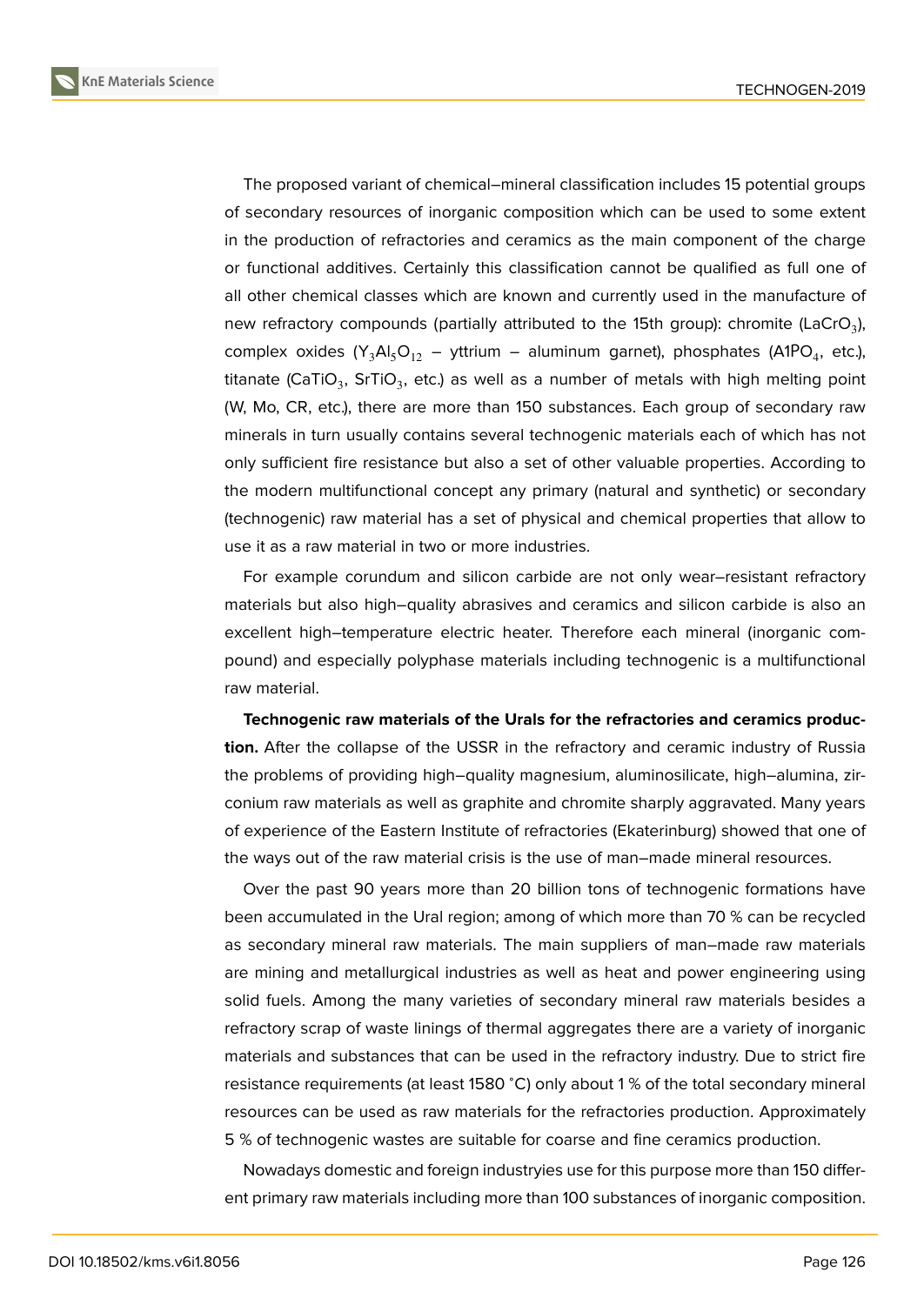**KnE Materials Science**

The material composition of raw materials is represented by compounds of various chemical classes: oxides, silicates, carbides, nitrides, elements, phosphates, hydroxides, to a lesser extent borates, sulfates and others. Depending on the origin (genesis) inorganic varieties of raw materials can be combined into three large groups: natural, synthetic and technogenic.

According to Russian Standard no. 28874 refractories are classified in to 17 types by the chemical–mineral composition: siliceous, aluminosilicate, alumina, alumina–lime, magnesia, magnesia–lime, lime, magnesia–spinline, magnesia–silica, chromium, zirconite, oxide, carbon, carbide–silica, oxygen–free, sialons and special of complex composition.

Taking into account this standard classification and the availability of accessible raw materials a material–genetic classification of the main (mass) varieties of mineral raw materials used for the manufacture of refractories have been developed (see Table 1). Among the many varieties of natural and synthetic refractory raw materials 12 chemical classes which include 36 groups of natural minerals and artificial compounds are formed. Natural, synthetic and technogenic mineral (inorganic) raw material is represented by silica, silica–alumina, corundum, magnesia, magnesia–spinline, magnesia– silica, magnesia–lime, carbon–, zirconium–, carbide–silica–containing, alumina–lime and oxide (special) materials.

The general characteristics of the main types of technogenic refractory mineral raw materials are given in Table 2.

The most high–refractory industrial materials are represented mainly by substandard dump magnesite, magnesite waste of talc enrichment, fly dust of burning and melting furnaces (caustic magnesite), the disintegration waste and the cortical area of melted magnesia blocks and magnesia products of chemical industry (chlorides, sulfates and carbonates of magnesium).

Substandard chrome ores of Saranovskoye deposit, nonmetallic products of their enrichment, serpentine tailings of talc and asbestos enrichment, cyclone dust of furnaces for dunite production, forsterite–spindle ferroalloy slags and other materials include magnesium–silicate wastes. The total annual growth of such waste is 20 million tons, the reserves in the dumps are more than 4.5 billion tons including wastes from the extraction and enrichment of asbestos is about 4.0 billion tons.

Technogenic aluminosilicate raw materials are represented by a large group of kaolin and alumina–containing materials, namely high-alumina waste of chemical industry catalysts, overburden and coal enrichment waste (clay + coal), fly ash of thermal power plants and rotary kilns for alumina and fireclay burning, sludge waste of electrocorundum of abrasive production, high–alumina ferroalloy alumothermic slags, aluminum–containing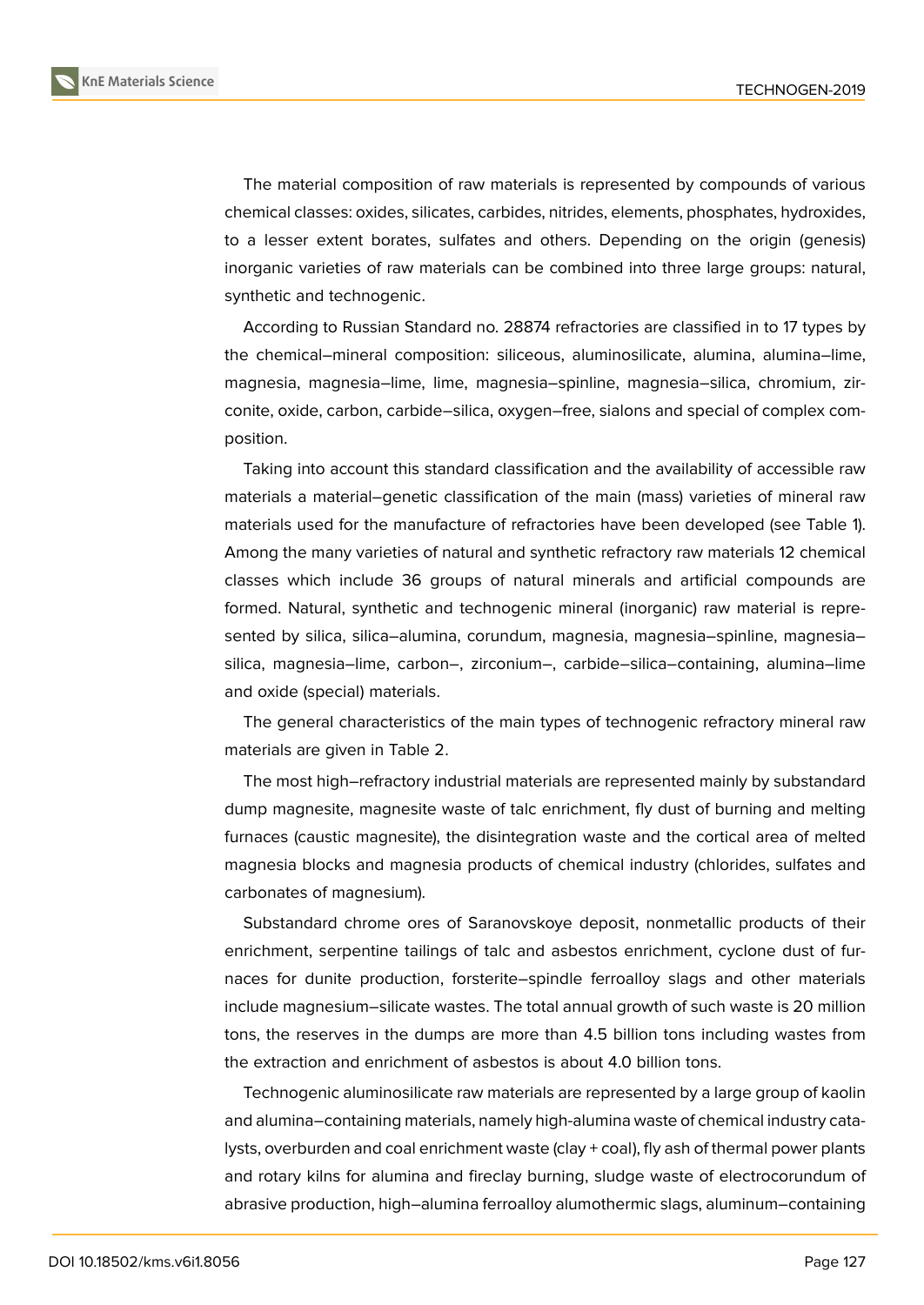

|  | Refractory type,<br>system (composition,<br>mass. %)                                         | Genetic varieties of raw materials                                                                            |                                                                                                                             |                                                                                                                                                                                    |
|--|----------------------------------------------------------------------------------------------|---------------------------------------------------------------------------------------------------------------|-----------------------------------------------------------------------------------------------------------------------------|------------------------------------------------------------------------------------------------------------------------------------------------------------------------------------|
|  |                                                                                              | Natural                                                                                                       | Synthesized                                                                                                                 | Technogenic                                                                                                                                                                        |
|  | Siliceous SiO <sub>2</sub>                                                                   | Quartzite, marshalite,<br>quartz, opal, diatomite,<br>quartz sand                                             | Silica glass $SiO2$<br>(lechatelierite), glass<br>fiber $SiO2$                                                              | Microsilica, slurry<br>quartzite                                                                                                                                                   |
|  | Aluminosilicate<br>$Al_2O_3-SiO_2$ and<br>corundum $Al2O3$<br>$\Sigma(AI_2O_3 + SiO_2) > 70$ | Refractory clay, kaolin,<br>topaz, kyanite,<br>andalusite, sillimanite,<br>bauxite, iron-poor,<br>quartz sand | Tubular corundum,<br>melted corundum:<br>white, normal, doped.<br>Melted mullite.<br>Aluminosilicate fiber                  | Slurry corundum,<br>pyrophyllite, alumina<br>fly dust, catalysts<br>wastes of organic<br>synthesis, secondary<br>refractories,<br>alumino-thermal<br>slags, aluminosilicate<br>ash |
|  | Magnesian MgO≥85                                                                             | Magnesite, brucite,<br>hydromagnesite,<br>huntite, bishofit                                                   | Periclase: sintered,<br>melted, magnesium                                                                                   | Fly dust from kilns<br>(caustic magnesia).<br>Substandard brucite<br>and magnesite                                                                                                 |
|  | Magnesia-spinel<br>$MgO-Cr2O3$<br>$MgO-Al2O3$ ,<br>$MgO-FeO-Al2O3$                           | Magnesite, chromite.<br>Chromespinelides:<br>magnochromite,<br>alumochromite, ferro<br>chromicotite, chromite | Periclase-chromite:<br>sintered, melted.<br>Spinel: sintered,<br>melted. Hercinitis.<br>Melted chromium<br>alumina spinelid | Chromia-alumina<br>catalysts of<br>petrochemical<br>industry, carbon<br>ferrochromium slags<br>(silicate-spinel)                                                                   |
|  | Magnesia-silica<br>$MgO-SiO2$<br>$\sum (MgO+SiO_2) \ge 60$                                   | Dunite, olivinite,<br>serpentine, talc,<br>talcum magnesite                                                   | Dolomite: sintered,<br>melted. Dunite:<br>sintered, melted.<br>Forsterite: sintered,<br>melted                              | Slags of ferrochrome,<br>wastes of talc flotation<br>and chrome ore<br>enrichment                                                                                                  |
|  | Magnesia-lime<br>MgO-CaO MgO≥CaO                                                             | Dolomite, dolomitized<br>magnesite, limestone,<br>chalk, etc.                                                 | Dolomite: sintered,<br>melted                                                                                               | Kiln fly dust, carbide<br>sludge Ca[OH] <sub>2</sub>                                                                                                                               |
|  | Carbonaceous<br>$C+RO+RO2+RO2R2O3$<br>$C = 4 - 40$                                           | Graphite, shungite,<br>anthracite, quartz                                                                     | Artificial graphites,<br>technical carbon.<br>Mixes with MgO,<br>$Al_2O_3$ , spinel ZrO <sub>2</sub> ,<br>$SiO2$ etc.       | Graphite spell, oven<br>electrodes, secondary<br>refractories, wastes of<br>electrodes graphitizing                                                                                |
|  | Zirconium-containing<br>$ZrO_2-SiO_2$                                                        | Baddeleyite, zircon                                                                                           | Baddeleyite: sintered,<br>melted, bakor                                                                                     | Secondary refractories                                                                                                                                                             |
|  | Silicon-carbide-<br>containing<br><b>SiC</b>                                                 | Quartz, shungite,<br>graphite, coal                                                                           | Silicon carbide: green,<br>black, silicified<br>graphite                                                                    | Wastes of electrodes<br>graphitizing (SiC+SiO <sub>2</sub> )                                                                                                                       |
|  | Alumina-lime,<br>CaO=8-30, $Al_2O_3$ -CaO                                                    | Limestone, chalk,<br>bauxite                                                                                  | Bonit, high alumina<br>cement, alumina<br>cement                                                                            | Alumothermic toxins                                                                                                                                                                |
|  | Oxide special<br>$RO, R_2O_3, RO_2$                                                          | Beryl, cassiterite                                                                                            | BeO, $Cr_2O_3$ , $Y_2O_3$ ,<br>SnO <sub>2</sub>                                                                             | Secondary refractories<br>and ceramics                                                                                                                                             |

TABLE 1: Classification of the main types of refractory raw materials (authors' work).

etching solutions of nonferrous metallurgy and synthesis of organic compounds (phosphates, alcoholates of aluminum, etc.). The total annual growth of these materials in the region is 500-600 million tons.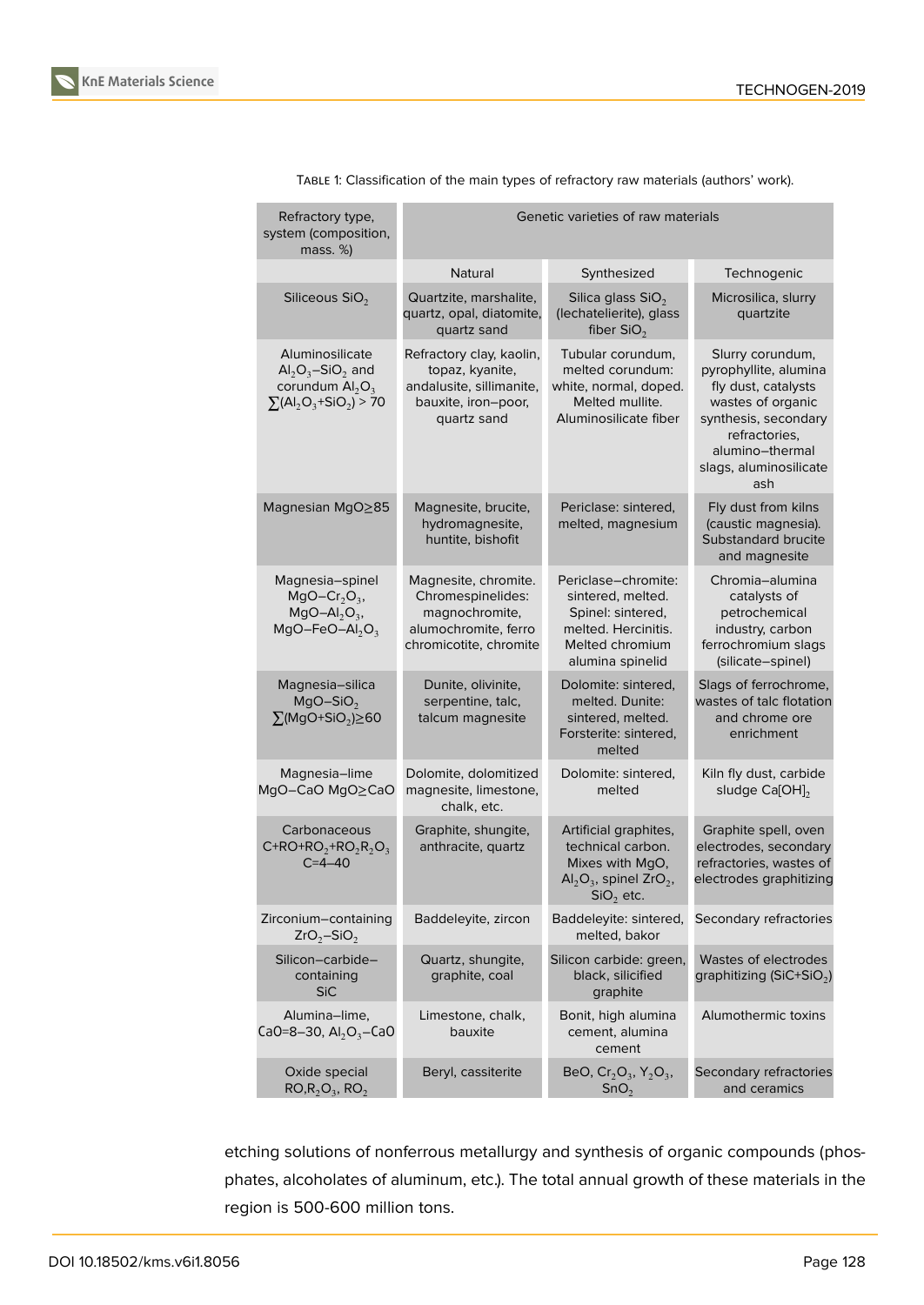

Substandard and slurry quartzite, silica fume dust from production of crystalline silicon and silicon ferro–alloys (up to 98 % SiO $_2$ ) and very large–scale quartzite (substandard) and quartz waste of refractory and mining industries and other materials are included in the group of technogenic high–silica materials.

The most common are refractory calcium–containing materials which are dolomite and limestone piles, self–disintegrated ferroalloy refining slags, bauxite (red) and nepheline sludges, lime–aluminate (aluminate–thermic) ferroalloy slags, fly ashes of furnaces for dolomite and lime burning. Graphite spel of blast furnace production, graphite and silicon carbide wastes of metallurgical, chemical and ceramic industries are of interest from the group of carbon–containing waste for the refractory industry. The most valuable among them are used oxide– lining.

In addition to the traditional use of non–metallic components the use of refractory technogenic materials for the production of refractories, ceramics, cements and other more high–tech and expensive products is technically and economically more effective as cheap raw materials for the construction industry. It can quickly got the economic effect and return on investment especially during the recycling of technogenic wastes in the refractory and ceramic industry.

| Types and sources of<br>secondary raw<br>materials      | Material<br>composition<br>(base)           | Mineral (phase)<br>composition                                                               | Stocks (order)<br>[tons] | Possible use                               |  |
|---------------------------------------------------------|---------------------------------------------|----------------------------------------------------------------------------------------------|--------------------------|--------------------------------------------|--|
|                                                         |                                             | <b>Magnesian</b>                                                                             |                          |                                            |  |
| Dumping brucite                                         | Brucite.<br>magnesite                       | $MqO(OH)$ , $MqCO3$<br>CaMg(CO <sub>3</sub> ) <sub>2</sub>                                   | n.10 <sup>3</sup>        | Periclase<br>refractories                  |  |
| Substandard<br>magnesite                                | Magnesite,<br>dolomite                      | $MgCO3$ CaMg(CO <sub>3</sub> ) <sub>2</sub>                                                  | n.10 <sup>5</sup>        |                                            |  |
| Dolomite dumps                                          | Dolomite, calcite,<br>clay                  | $CaMg(CO3)2 CaCO3$                                                                           | n.10 <sup>7</sup>        |                                            |  |
| Talc-magnesite<br>waste                                 | Magnesite,<br>hematite, chlorite            | $MgCO3$ , Fe <sub>2</sub> O <sub>3</sub>                                                     | n.10 <sup>4</sup>        | Filling powders                            |  |
| Magnesian fly dust                                      | Periclase,<br>magnesite                     | MgO, MgCO <sub>3</sub>                                                                       |                          | Magnesia<br>refractories and<br>cements    |  |
| Chloride and<br>carbonate magnesia<br>wastes            | Bischofite,<br>carnallite.<br>hydromagnetic | $MqCl·6H2O$ ,<br>KCI-MgCl <sub>2</sub> -6H <sub>2</sub> O                                    | n.10 <sup>4</sup>        | Periclase<br>refractories and<br>concretes |  |
| Magnesian secondary<br>refractories                     | Periclase.<br>mpurities                     | MgO, $CaMgSiO4$ ,<br>$Ca2SiO4$ , MgFe <sub>2</sub> O <sub>4</sub>                            |                          | <b>Basic refractories</b>                  |  |
| Aluminosilicate and alumina-containing                  |                                             |                                                                                              |                          |                                            |  |
| Wastes of alumina<br>catalysts for organic<br>synthesis | Alumina,<br>chromium oxide,<br>silica       | $\gamma$ -Al <sub>2</sub> O <sub>3</sub> , SiO <sub>2</sub> , Cr <sub>2</sub> O <sub>3</sub> | n.10 <sup>5</sup>        | High alumina<br>refractories               |  |

TABLE 2: The main technogenic resources of refractory and ceramic raw materials (authors' work).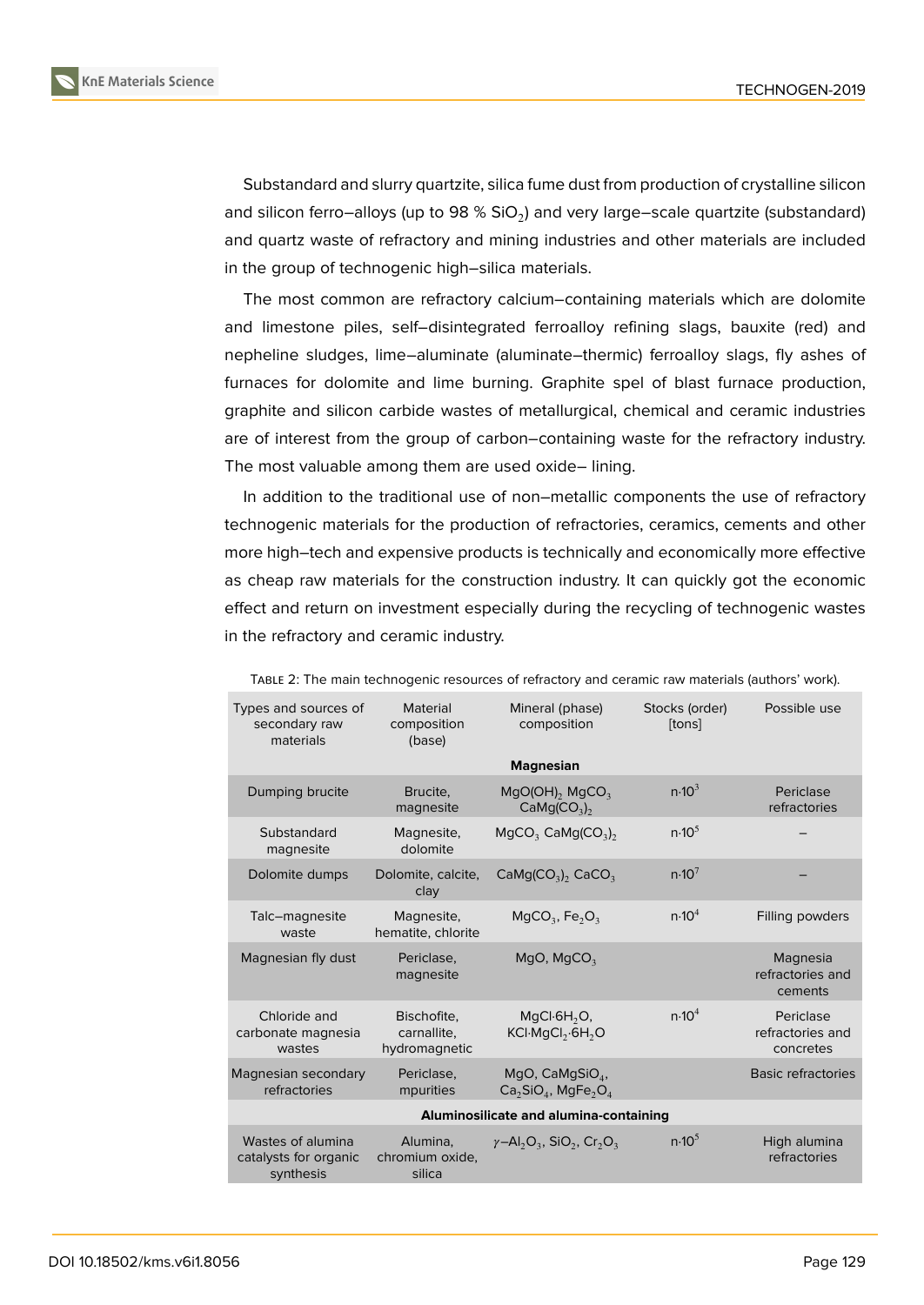

| Types and sources of<br>secondary raw<br>materials                                                                                                                          | <b>Material</b><br>composition<br>(base)                                | Mineral (phase)<br>composition                                                                                    | Stocks (order)<br>[tons] | Possible use                                                                |  |  |
|-----------------------------------------------------------------------------------------------------------------------------------------------------------------------------|-------------------------------------------------------------------------|-------------------------------------------------------------------------------------------------------------------|--------------------------|-----------------------------------------------------------------------------|--|--|
| Alumothermic slags                                                                                                                                                          | Calcium<br>aluminates,<br>spinel, corundum                              | $CaO·Al2O3$ ,<br>CaO $\cdot$ 2Al <sub>2</sub> O <sub>3</sub> ,<br>$CaO·6Al2O3$ , MgAl <sub>2</sub> O <sub>4</sub> | n.10 <sup>3</sup>        | High alumina<br>cement                                                      |  |  |
| Sludge wastes of<br>electrocorundum                                                                                                                                         | Corundum, iron                                                          | $\alpha$ -Al <sub>2</sub> O <sub>3</sub> , $\alpha$ -(Al,Cr) <sub>2</sub> O <sub>3</sub>                          | n.10 <sup>3</sup>        | High alumina<br>refractories                                                |  |  |
| Aluminosilicate ashes<br>of heat power<br>engineering                                                                                                                       | Aluminosilicate<br>glass                                                | $\text{Al}_2\text{O}_3$ 3SiO <sub>2</sub> , Fe <sub>2</sub> O <sub>3</sub> ,<br>Fe <sub>3</sub> O <sub>4</sub>    | n.10 <sup>7</sup>        | Chamotte<br>lightweight<br>refractories                                     |  |  |
| Pyrophyllite-<br>ontaining<br>rocks                                                                                                                                         | Pyrophyllite,<br>quartz                                                 | $AI2O3·4SiO2·H2O,$<br>$SiO2$ , FeS <sub>2</sub>                                                                   | n.10 <sup>3</sup>        | Chamotte                                                                    |  |  |
| Aluminosilicate<br>secondary<br>refractories                                                                                                                                | Mullite, glass                                                          |                                                                                                                   |                          |                                                                             |  |  |
| Dust from fireclay<br>kilns and rotary kilns<br>for alumina<br>production                                                                                                   | Kaolinite,<br>metakaolinite,<br>alumina                                 | $Al_2O_3.2SiO_2.2H_2O$ ,<br>$AI_2O_3.2SiO_2$ , $AI_2O_3$                                                          | n.10 <sup>5</sup>        |                                                                             |  |  |
|                                                                                                                                                                             |                                                                         | Magnesia-silicate                                                                                                 |                          |                                                                             |  |  |
| Tailings of chrome<br>ore enrichment                                                                                                                                        | Serpentine,<br>brucite                                                  | $3MgO·2SiO2·2H2O$ ,<br>$Mg(OH)_{2}$                                                                               | n.10 <sup>7</sup>        | Forsterite<br>refractories and<br>steatite ceramics                         |  |  |
| Tailings of asbestos<br>enrichment                                                                                                                                          |                                                                         | $3MgO·2SiO2×2H2O,$<br>$Mg(OH)$ <sub>2</sub> (Mg,Fe)<br>$(Cr,Fe,Al)$ <sub>2</sub> $O4$                             | n.10 <sup>9</sup>        | <b>Steatite ceramics</b>                                                    |  |  |
| Substandard chrome<br>ore                                                                                                                                                   | Chromite,<br>serpentine                                                 | 3MgO·2SiO <sub>2</sub> ·2H <sub>2</sub> O                                                                         | n.10 <sup>6</sup>        | Chrome-forsterite<br>refractories                                           |  |  |
| Tailings of talc<br>enrichment                                                                                                                                              | Talc, magnesite,<br>chloride                                            | 3MgO-4SiO <sub>2</sub> ×2H <sub>2</sub> O×M                                                                       | n.10 <sup>4</sup>        | Forsterite<br>refractories                                                  |  |  |
| The olivine<br>concentrates from<br>enrichment                                                                                                                              | Olivenite, calcite                                                      | $(Mg,Fe)_2$ [SiO <sub>4</sub> ], CaCO <sub>3</sub>                                                                | n.10 <sup>4</sup>        |                                                                             |  |  |
| Slag of carbon<br>ferrochrome                                                                                                                                               | Forsterite, spinel                                                      | $Mg_2[SiO_4]$ ,<br>$Mg(Al, Cr)$ <sub>2</sub> $O4$                                                                 | $n.10^{5}$               | Forsterite-spinel<br>refractories                                           |  |  |
|                                                                                                                                                                             |                                                                         | Zirconium-containing                                                                                              |                          |                                                                             |  |  |
| Bakor producrs from<br>linings of glass kilns<br>Products scrap of<br>production in<br>continuous casting<br>machine Scrap of<br>corundum-mullite-<br>zirconium<br>products | Baddeleyite<br>Corundum Glass<br><b>Baddeleyite</b><br>Corundum mullite | $ZrO_2$ (mon) Al <sub>2</sub> O <sub>3</sub><br>$ZrO2(mon) ZrO2(cub)$                                             | n.10 <sup>5</sup>        | <b>Bakor Spinel High</b><br>alumina<br>refractories and<br>special ceramics |  |  |
| <b>Siliceous</b>                                                                                                                                                            |                                                                         |                                                                                                                   |                          |                                                                             |  |  |
| Dusts of silicon alloys Amorphous silica                                                                                                                                    |                                                                         | SiO <sub>2</sub>                                                                                                  | n.10 <sup>5</sup>        | Siliceous masses                                                            |  |  |
| Quartz wastes of<br>enrichment of kaolin,<br>clay ores etc.                                                                                                                 | Quartz, clay                                                            | $SiO2$ ,<br>$AI_2O_3 \times 2SiO_2 2H_2O$                                                                         | n.10 <sup>4</sup>        | Monolithic lining                                                           |  |  |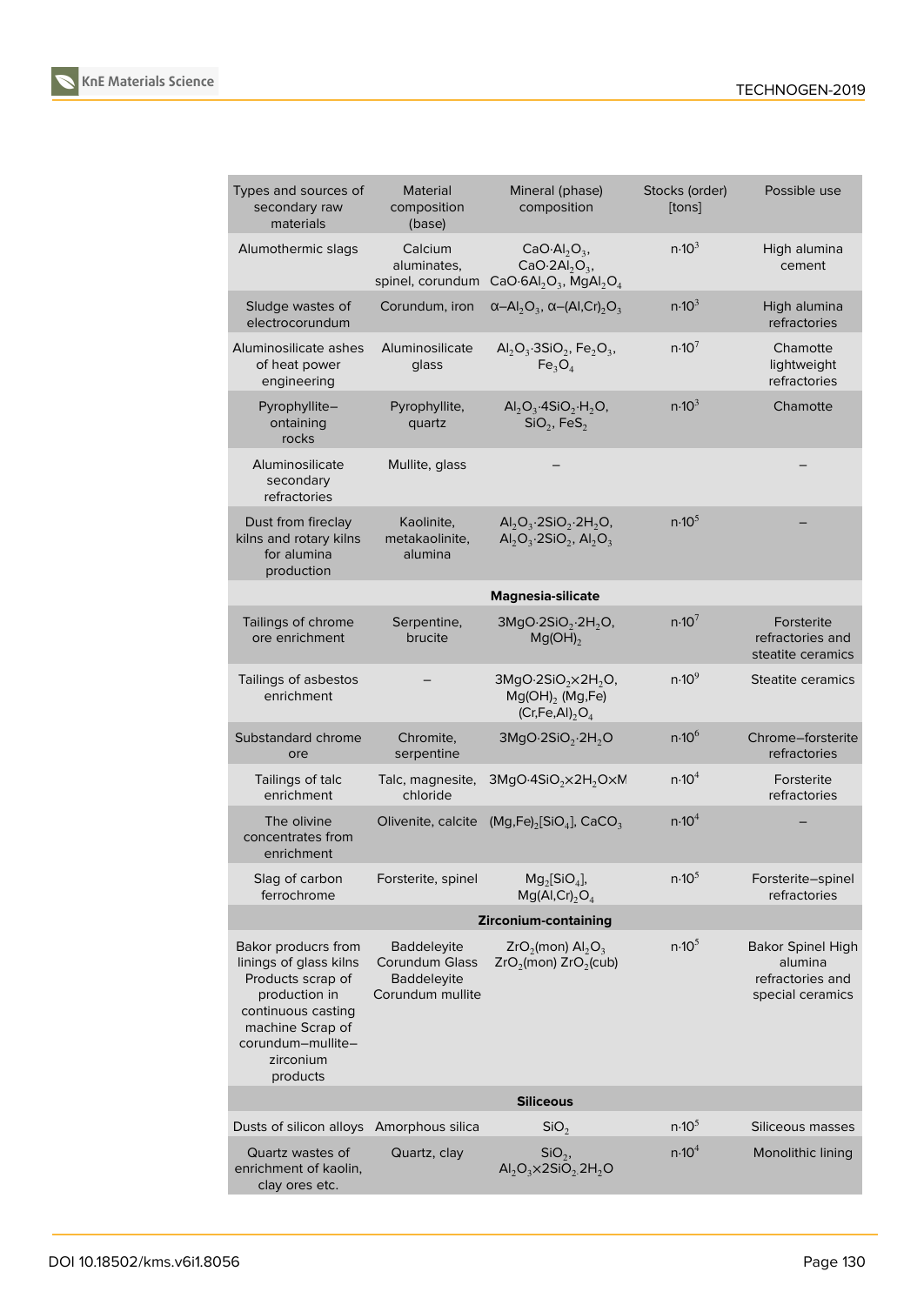



| Types and sources of<br>secondary raw<br>materials     | Material<br>composition<br>(base)                      | Mineral (phase)<br>composition                                                                    | Stocks (order)<br>[tons] | Possible use                    |
|--------------------------------------------------------|--------------------------------------------------------|---------------------------------------------------------------------------------------------------|--------------------------|---------------------------------|
| Pyrophyllite wastes                                    | Quartz,<br>pyrophyllite, pyrite                        | $SiO2$ ,<br>$\text{Al}_2\text{O}_3\cdot\text{4SiO}_2\times\text{H}_2\text{O}$<br>FeS <sub>2</sub> | n.10 <sup>6</sup>        |                                 |
| Quartz-mica wastes                                     | Quartz, muscovite                                      | $\text{SiO}_2$ , K <sub>2</sub> (OH) <sub>2</sub><br>(AlSi <sub>3</sub> O <sub>10</sub> )         | n.10 <sup>6</sup>        |                                 |
| Wastes of molding<br>earths (sands)                    | Quartz,<br>cristobalite, glass,<br>iron                | $SiO2$ , Fe, Fe <sub>3</sub> O <sub>4</sub>                                                       | n.10 <sup>4</sup>        |                                 |
|                                                        |                                                        | Lime-containing                                                                                   |                          |                                 |
| Fly dust from kilns for<br>lime and dolomite<br>firing | Lime, periclase,<br>dolomite                           | CaO, MgO,<br>CaMg(CO <sub>3</sub> ) <sub>2</sub>                                                  | n.10 <sup>4</sup>        | Lime-periclase<br>refractories  |
| Dolomite dumps                                         | Dolomite,<br>limestone                                 | $CaMg(CO3)2 CaCO3$                                                                                | n.10 <sup>7</sup>        |                                 |
| Самораспадающиеся<br>ферросплавные<br>шлаки            | Calcium<br>orthosilicates                              | $\gamma$ –Ca <sub>2</sub> (SiO <sub>4</sub> ),<br>$Mg(Al, Cr)$ <sub>2</sub> O <sub>4</sub>        | n.10 <sup>5</sup>        | Lime-silicate<br>refractories   |
| Steel-rifining slags                                   | The aluminates of<br>calcium                           | $\mathsf{Al}_2\mathsf{O}_3\text{-}\mathsf{CaO},$<br>12CaO $\cdot$ 7Al <sub>2</sub> O <sub>3</sub> | n.10 <sup>4</sup>        |                                 |
| Electro-<br>thermophosphoric<br>slags                  | Wollastonite,<br>anortite                              | $CaSiO3$ ,<br>$CaO·Al2O3·2SiO2$                                                                   | n.10 <sup>4</sup>        | Slag-forming<br>mixes           |
| Bauxite and<br>nepheline slurries                      | Calcium silicates,<br>calcite, hematite,<br>aluminates | $Ca2SiO4$ ,<br>$CaCO3, Fe2O3, NaAlO2$                                                             | n.10 <sup>6</sup>        |                                 |
| Lime and dolomite<br>slurries                          | Slaked lime,<br>brucite                                | $Ca(OH)_2$ , MgO,<br>$Mg(OH)_{2}$                                                                 | n.10 <sup>5</sup>        | Lime-periclase<br>refractories  |
|                                                        |                                                        | <b>Carbonaceous</b>                                                                               |                          |                                 |
| Scrap of<br>oxide-carbon<br>refractories               | Graphite,<br>periclase,<br>corundum, spinel            | C, $Mg, Al_2O_3$ , $MgAl_2O_4$                                                                    | n.10 <sup>3</sup>        | Oxide-carbon<br>refractories    |
| Graphite spell                                         | Graphite, iron,<br>slag                                | $C, \alpha$ –Fe                                                                                   | $n.10^{5}$               | Carbonaceous<br>refractory      |
| Wastes of electrodes<br>graphitizing                   | Graphite,<br>carborundum                               | C, SiC, SiO,                                                                                      | n.10 <sup>4</sup>        | Carbide-silicon<br>refractories |
| Slurry carborundum                                     | Silicon carbide,<br>iron                               | $SiC, \alpha$ -Fe                                                                                 | n.10 <sup>3</sup>        |                                 |
| Silicon carbide<br>kapseli                             | Silicon carbide,<br>glass                              | SiC, SiO <sub>2</sub>                                                                             | n.10 <sup>2</sup>        | Carbonaceous<br>refractory      |
| Electrode cinders of<br>electrolyzers                  | Graphite, carbon                                       | $C_{cr}$ , $C_{amor}$                                                                             | $n \cdot 10^2$           |                                 |

# **2. Conclusion**

A variant of chemical–mineral classification of technogenic mineral raw materials including 15 groups of secondary mineral resources suitable for the production of refractories